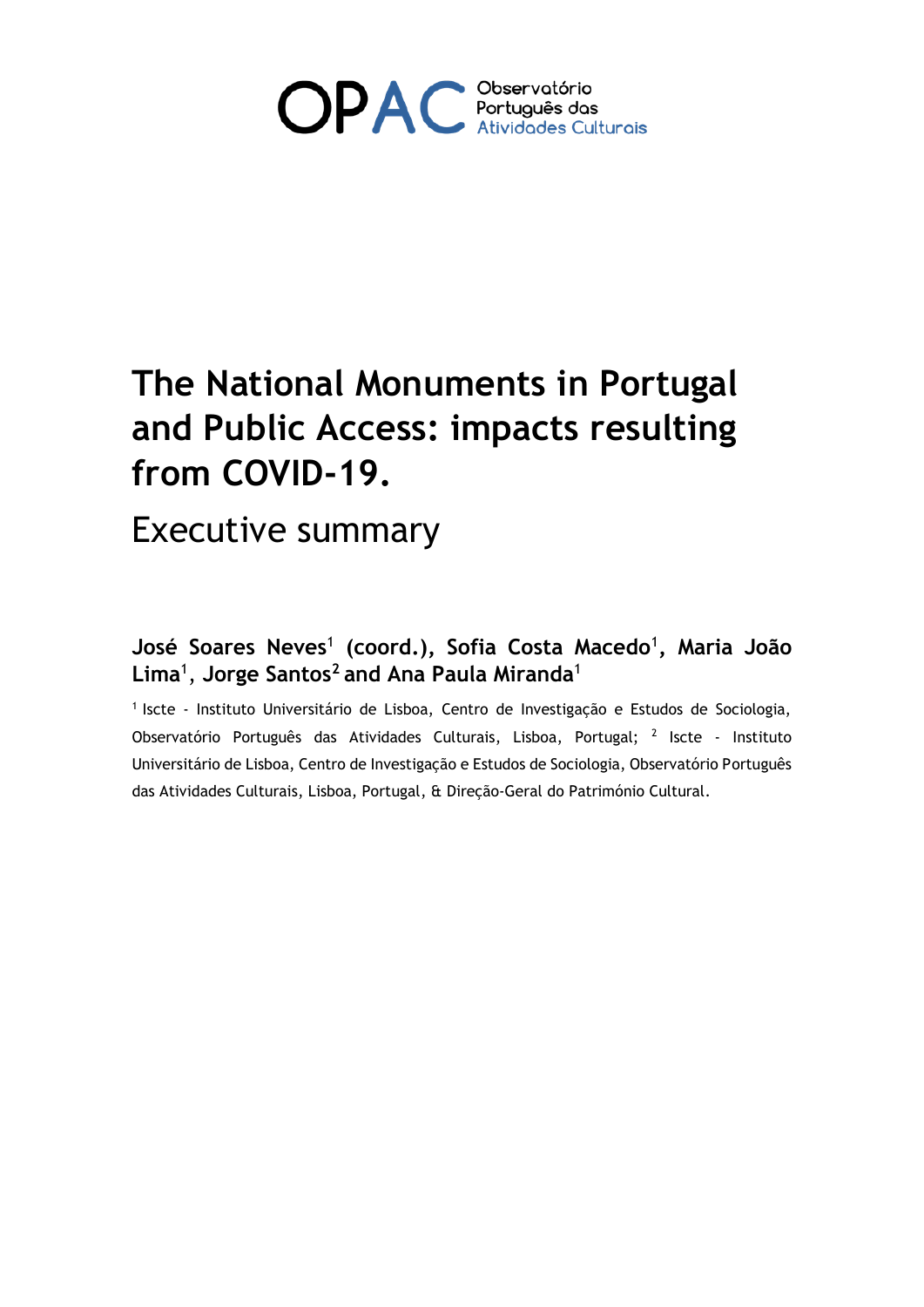**Title:** The National Monuments in Portugal and Public Access: impacts resulting from COVID-19.

**Authors:** José Soares Neves (coord.), Sofia Costa Macedo, Maria João Lima, Jorge Santos and Ana Paula Miranda

The study was conducted by the OPAC and took place between the 17<sup>th</sup> of April and the 20th of June 2020.

The OPAC (Portuguese Observatory on Cultural Activities) is a research structure created in 2018 within the Centre for Research and Studies in Sociology (CIES-Iscte), a research unit of ISCTE-IUL, Lisbon.

**Date**: June 2020

**ISBN**: 978-972-8048-51-8

**How to cite:** Neves, José Soares (coord.), Sofia Macedo, Maria João Lima, Jorge Santos and Ana Paula Miranda (2020), *The National Monuments in Portugal and Public Access: impacts resulting from COVID-19. Executive summary*, Lisbon, OPAC, CIES-Iscte.

Full report available in [Pt](https://704a06ef-c151-4ad7-b67c-50cf9846cda5.filesusr.com/ugd/ee1de0_0ad36bc4c6ab4538874874a7613b68b5.pdf)

The research team salutes the directors, managers and technicians of the National Monuments surveyed for their collaboration in this study through the answers and clarifications provided, despite a particularly difficult context.

**OPAC - Observatório Português das Atividades Culturais** Avenida das Forças Armadas, Iscte, 1649-026 Lisboa, Edifício Sedas Nunes, sala 2W01 **Tel.:** + 351 210 464 322 **Email:** opac.cies@iscte-iul.pt <https://www.opac.cies.iscte-iul.pt/the-opac>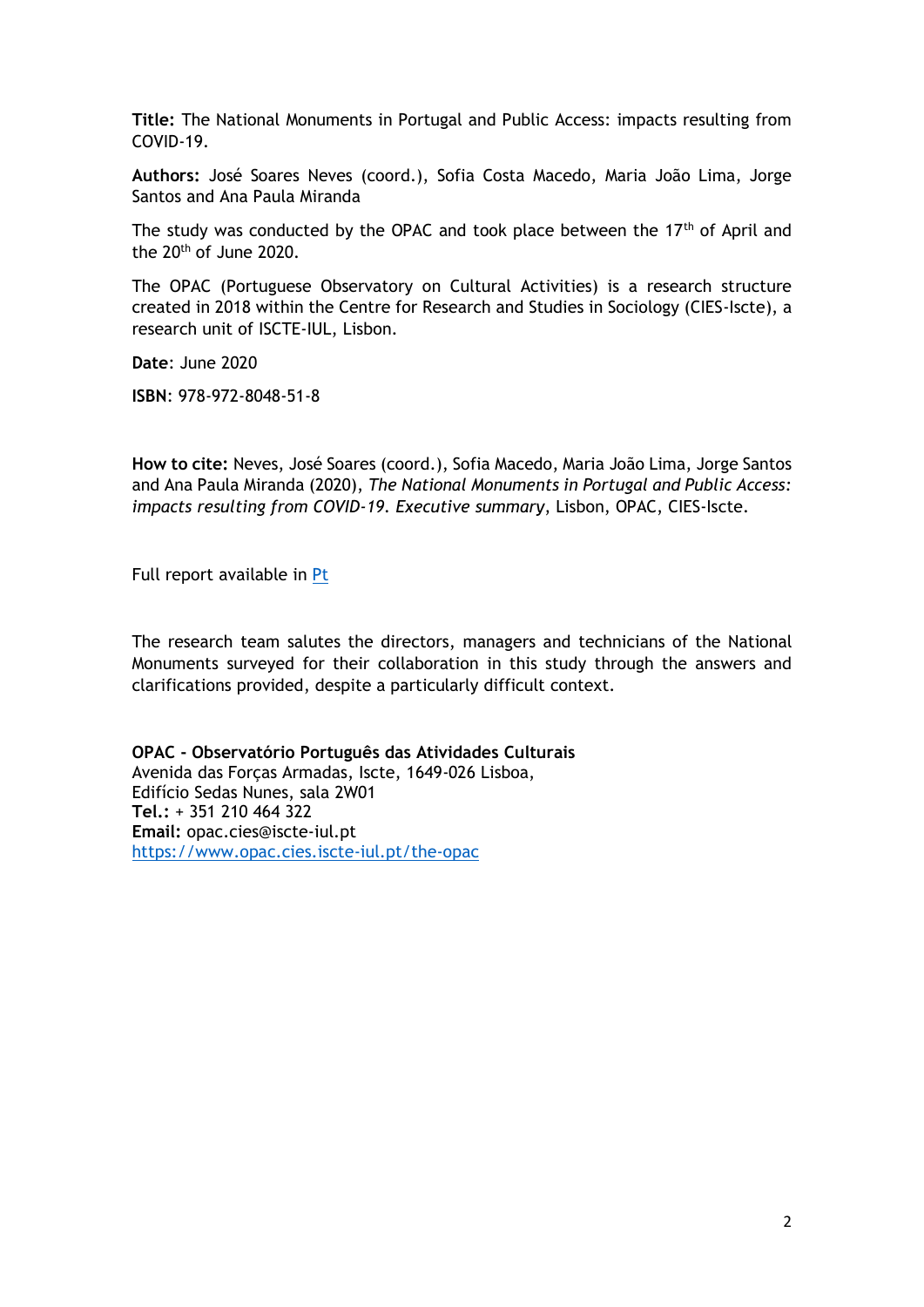### **EXECUTIVE SUMMARY**

This paper presents the key findings concerning a survey conducted by the OPAC between  $17<sup>th</sup>$  April and  $20<sup>th</sup>$  June 2020, on the impact of the pandemic caused by the new Coronavirus (COVID-19) on the National Monuments in Portugal. The survey is a module of the study "From safeguard to valorisation: National Monuments in Portugal and Public Access".

A total of 152 National Monuments (NM) answered the survey (table 1). The survey holds two open questions that sought to identify what activities and measures were carried out by the National Monuments of Portugal, following their closure to the public (138 answers, see table 2), and what responses, measures, and policies can be anticipated in the face of the changes and challenges that will arise in the near future (116 answers, see table 3).

| <b>Variables</b>               | <b>Category</b>              | %    |
|--------------------------------|------------------------------|------|
| <b>Public Access</b><br>(2019) | Open                         | 91,4 |
|                                | Closed                       | 4,6  |
|                                | Non-visitable                | 3,9  |
| Guardianship<br>system         | Ministry of Culture          | 23,0 |
|                                | <b>Town Hall</b>             | 28,9 |
|                                | Other public                 | 14,5 |
|                                | Catholic Church              | 18,4 |
|                                | Other private                | 15,1 |
| <b>Region</b>                  | Norte                        | 45,4 |
|                                | Centro                       | 27,6 |
|                                | Área Metropolitana de Lisboa | 7,9  |
|                                | Alentejo                     | 15,8 |
|                                | Algarve                      | 2,6  |
|                                | Madeira                      | 0,7  |
| <b>Visitor echelons</b>        | Very large                   | 2,6  |
|                                | Large                        | 9,9  |
|                                | Small                        | 20,4 |
|                                | <b>Very Small</b>            | 30,3 |
|                                | Without visitor control      | 28,3 |
|                                | Not applied                  | 8,6  |
|                                | 152                          |      |

#### **Table 1. National Monuments sample characterization** *(% in colummn)*

Source: OPAC, IMNP, 2020.

NB: No answers were obtained from NM in the Azores Region.

Legend visitor echelons: Very Large – more than 500 thousand; Large – between 100 thousand and 499,9 thousand; Small – between 10 thousand and 99,9 thousand; Very small – under 9,9 thousand.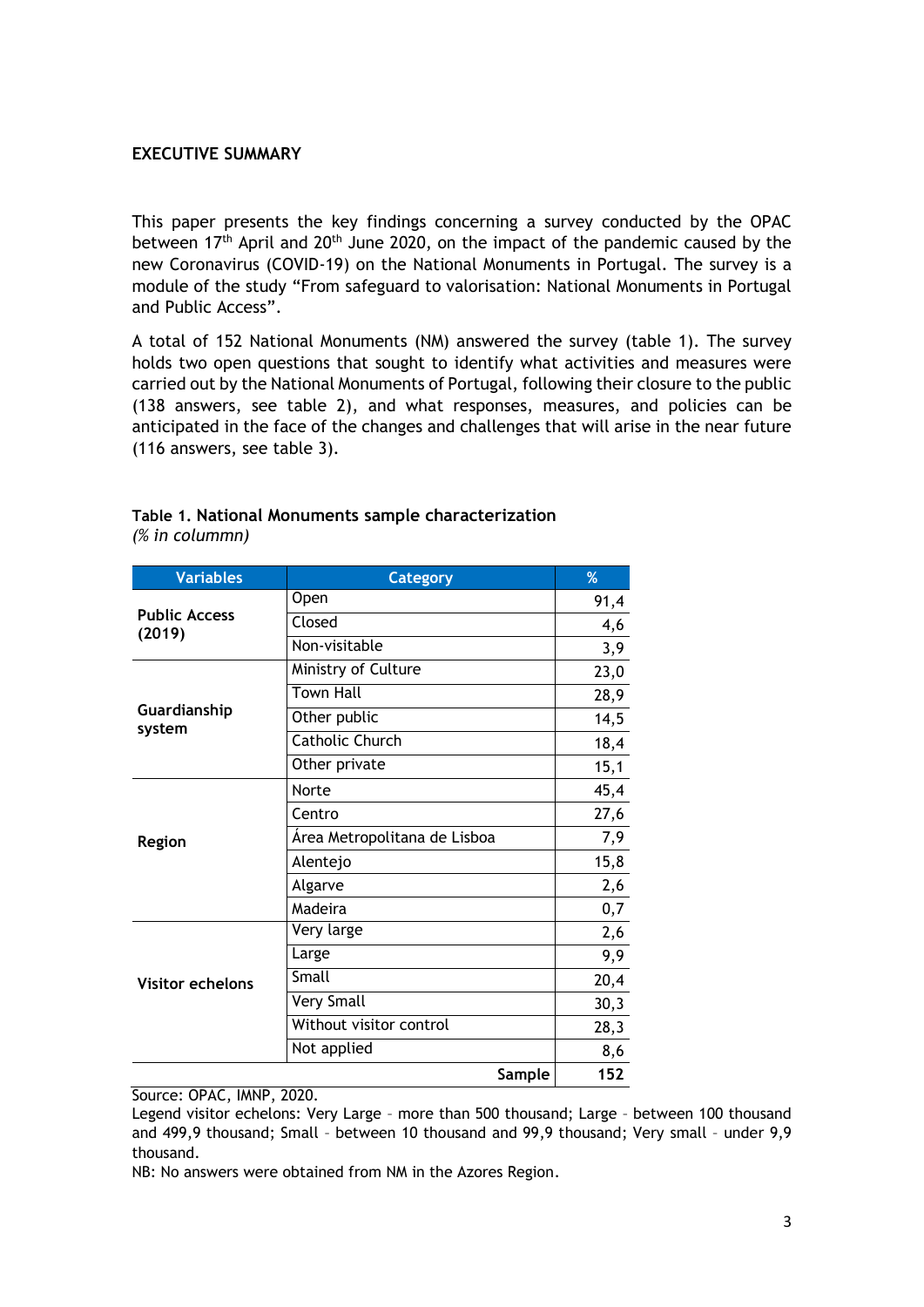The response analysis is of a qualitative nature and organized taking into consideration an extended set of 14 themes. The quantification of the themes observed in each question are shown in tables 2 and 3.

According to the analysis grid obtained from the answers of the NM, considering different structure's investments depending on size and resources, and different combinations more comprehensive or more specific, the main results are the following.

### **Concerning the carried-out activities and taken measures (table 2)**

- In the operation of the NM, a very strong use of multiple online services;
- To communicate with public, extended use of social networks, namely Facebook, Instagram and Youtube;
- Development of different types of digital contents, cultural and otherwise;
- Offline services and activities, mainly heritage maintenance, collections maintenance and inventories;
- Staff adaptation to the new scenario.

#### **Table 2. Answers by thematic feature: online services during closing**

| <b>Thematic feature</b>     | <b>Number</b> |
|-----------------------------|---------------|
| Social networks             | 213           |
| Online services             | 140           |
| Without online services     | 38            |
| Guardianship system         | 28            |
| Non cultural services       | 10            |
| Maintenance                 | 6             |
| Employees (situation)       | 5             |
| Other                       |               |
| Answers to the question (n) | 138           |
| (response rate)             | 91%           |

Source: OPAC, IMNP, 2020.

NB: i) non-exclusive coding; ii) the data result from the coding of valid answers to open questions.

It was also verified, although in a less extent universe, other situations during the COVID-19 closure in NM:

- NM without online services;
- NM without independent online services, since they are subordinate to a guardianship institution.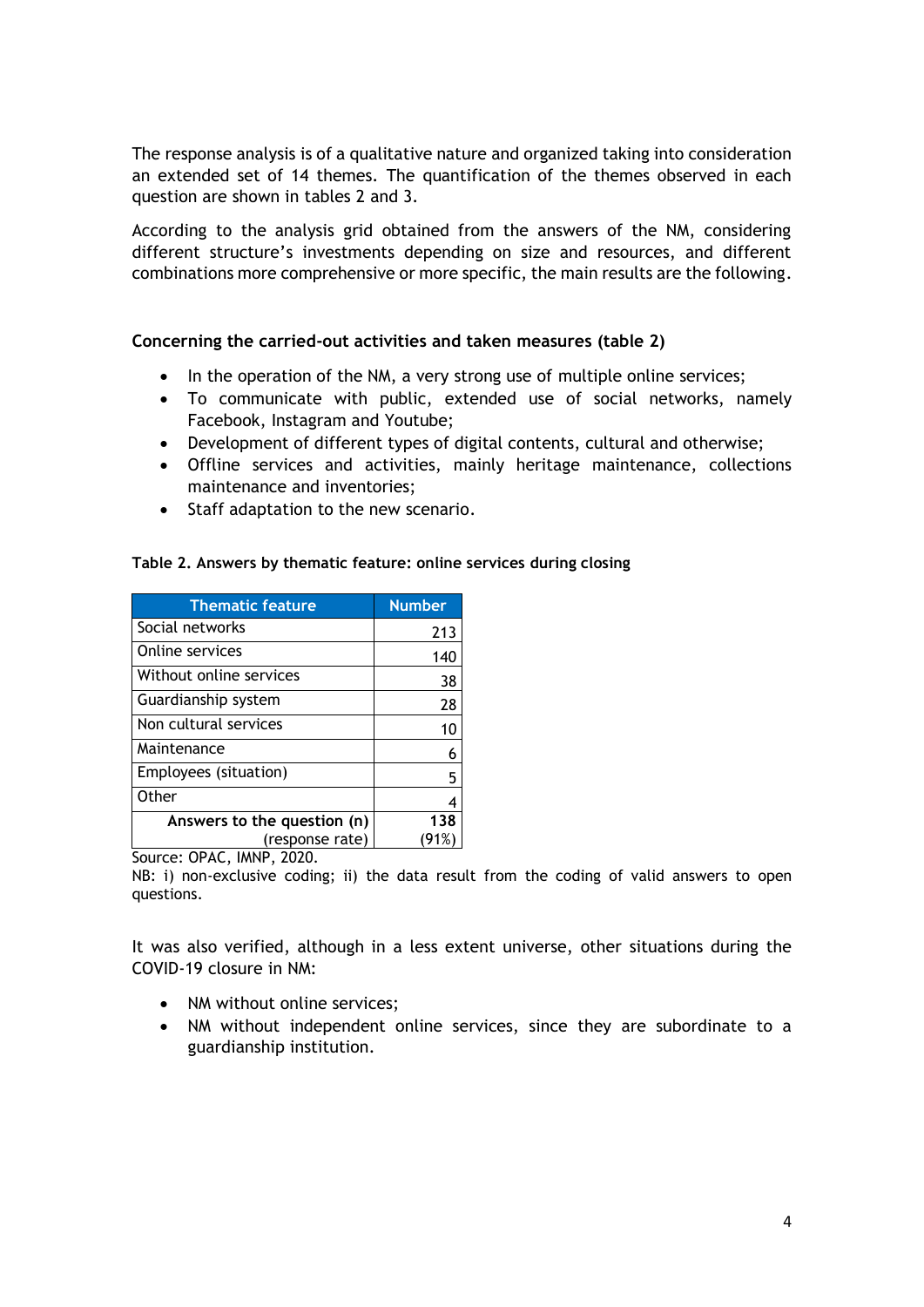## **Concerning future measures and policies (table 3)**

- Preparation for the resumption of face-to-face activities;
- Reinforcement of online services after public opening;
- Implementation of approved and regulated security measures that include staff and visitors;
- Technological qualification of NM's staff and equipment;
- More focus on national and local audiences and communities adapting activities;
- More audience-oriented services, mainly educational ones;
- Battle for more public policies and support from the tourism and cultural sectors in order to make up for the loss of visitors and revenues.

| <b>Variables</b>             | <b>Number</b> |
|------------------------------|---------------|
| Online services              | 97            |
| Safety issues                | 65            |
| Resources                    | 30            |
| Face to face activity        | 17            |
| Audiences (foreign tourists) | 15            |
| Audiences services           | 10            |
| Social networks              | 9             |
| Public policies              | 8             |
| Maintenance                  | 7             |
| Other                        | 9             |
| Answers to the question (n)  | 116           |
| (response rate)              | 76%)          |

#### **Table 3. Answers by thematic category: measures to be adopted in the new situation**

Source: OPAC, IMNP, 2020.

NB: i) non-exclusive coding; ii) the data result is a product from the coding of valid answers to in open questions.

The results also put forward the relevance of NM in the promotion – or even creation in some cases – of inhouse online services, alongside the traditional operation; on the other hand the continuity of COVID-19 impact studies is also highlighted in face of an anticipated prolonged crisis.

Covid-19 impacts on cultural heritage will be further assessed by OPAC in upcoming studies.